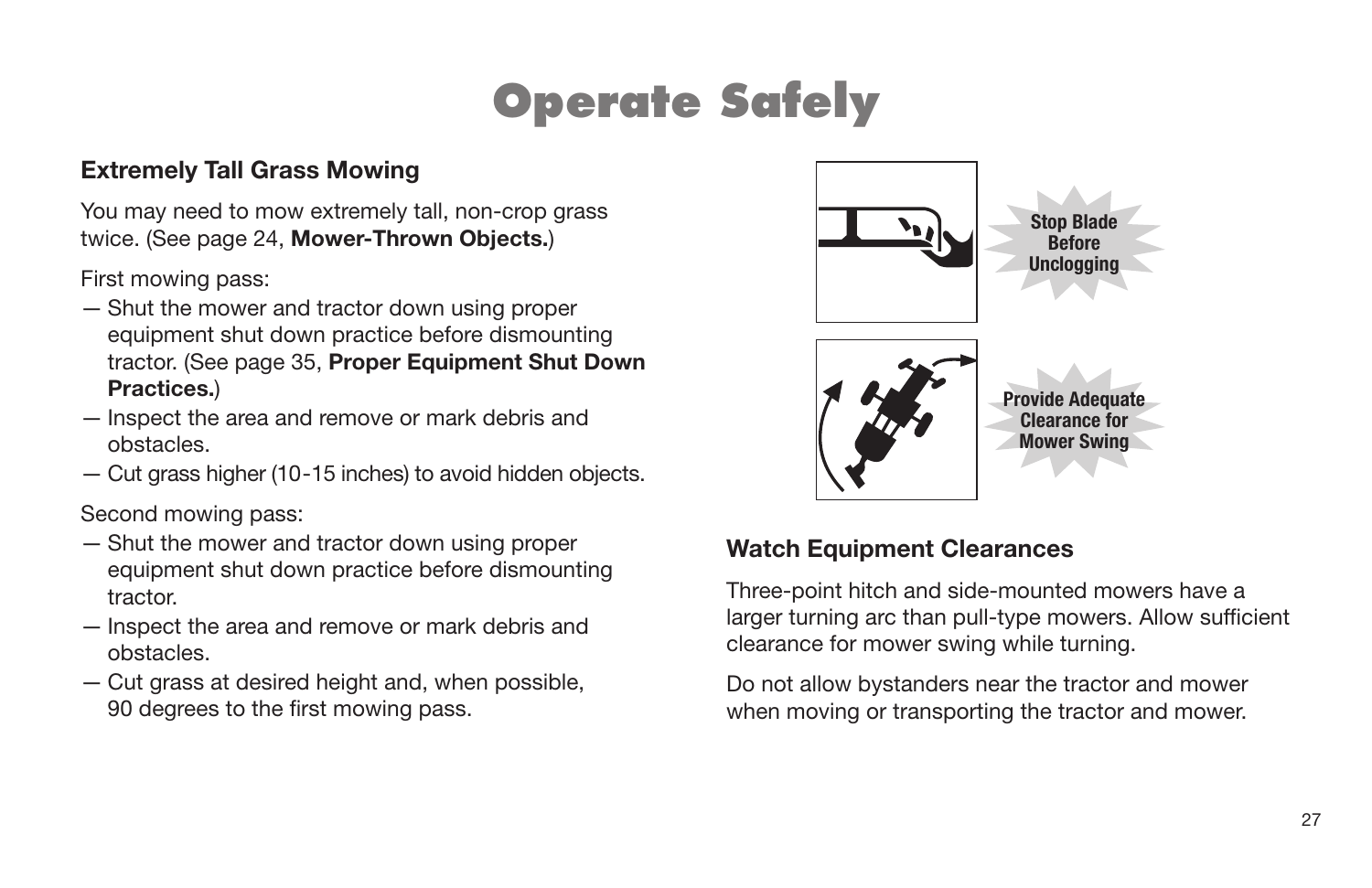#### **Under Mount Mower Safety Practices**

When mowing with an under mount mower:

- Keep removable discharge chute in place and over discharge opening.
- Never stand on a mower housing when the tractor engine is operating.
- Distribute grass clippings with discharge chute facing mowed area.
- Before clearing a clogged mower or discharge chute, shut down your machine using proper equipment shut down practice. (See page 35, **Proper Equipment Shut Down Practices.**)

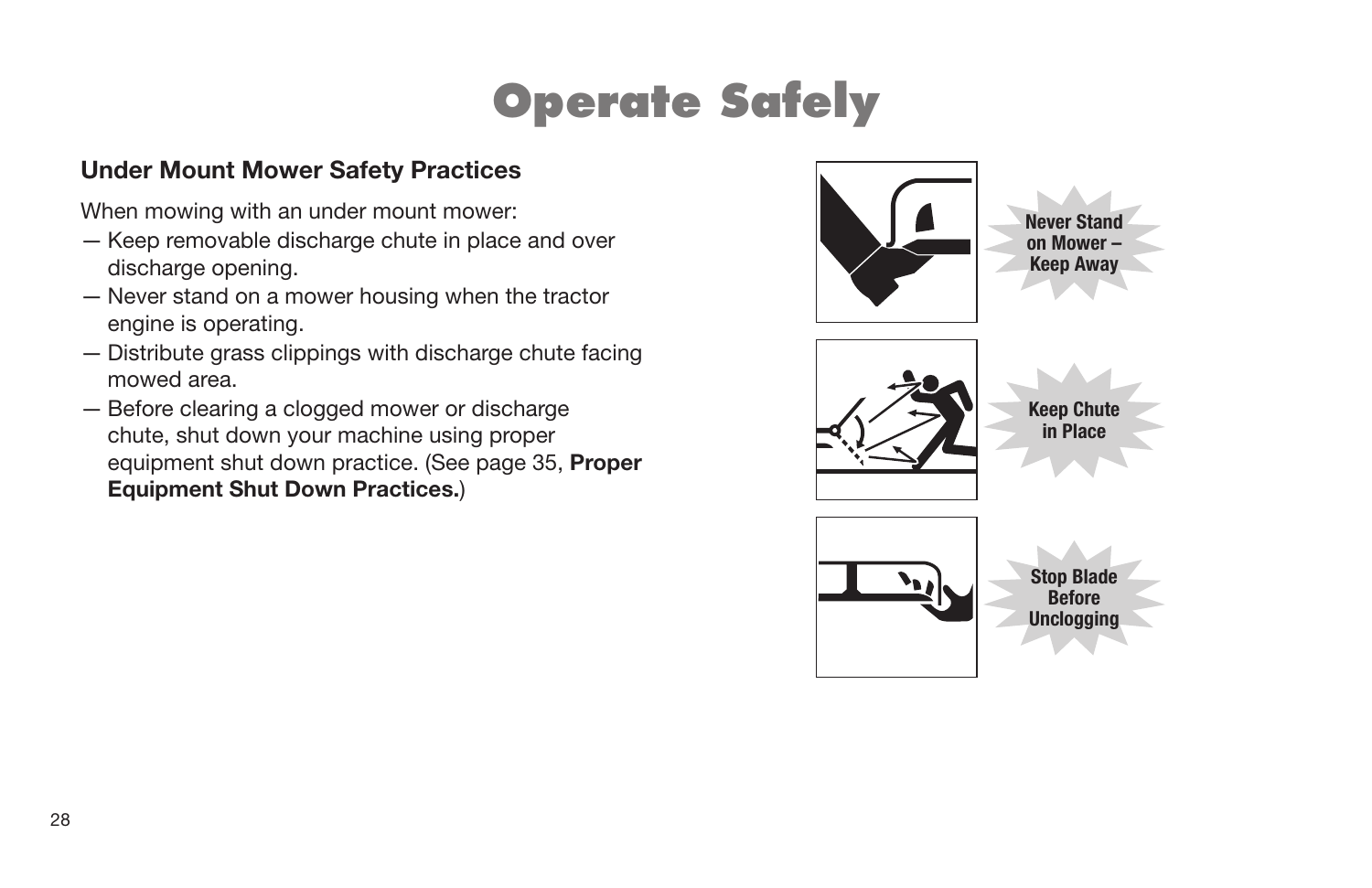#### **Wing Or Boom Mower Overhead Obstruction Hazards And Risks**

Check for overhead obstructions with raised wing or boom mowers to avoid serious injury or death by contact with:

- Electrical power lines and apparatus.
- Low tree limbs.
- Other overhead obstructions.
- $-$  Maintain specified distance from power lines and apparatus. Never approach energized power lines or apparatus with any part of your machine unless all local, state/provincial and federal (OSHA) required safety precautions have been taken. Use extreme caution.

**DANGER!** Avoid electrocution or serious injury from contact with or inadequate clearance to energized power lines or apparatus. **Do not allow the machine or attachment to approach or contact any power line. Do not approach or touch any machine in contact with a power line.**